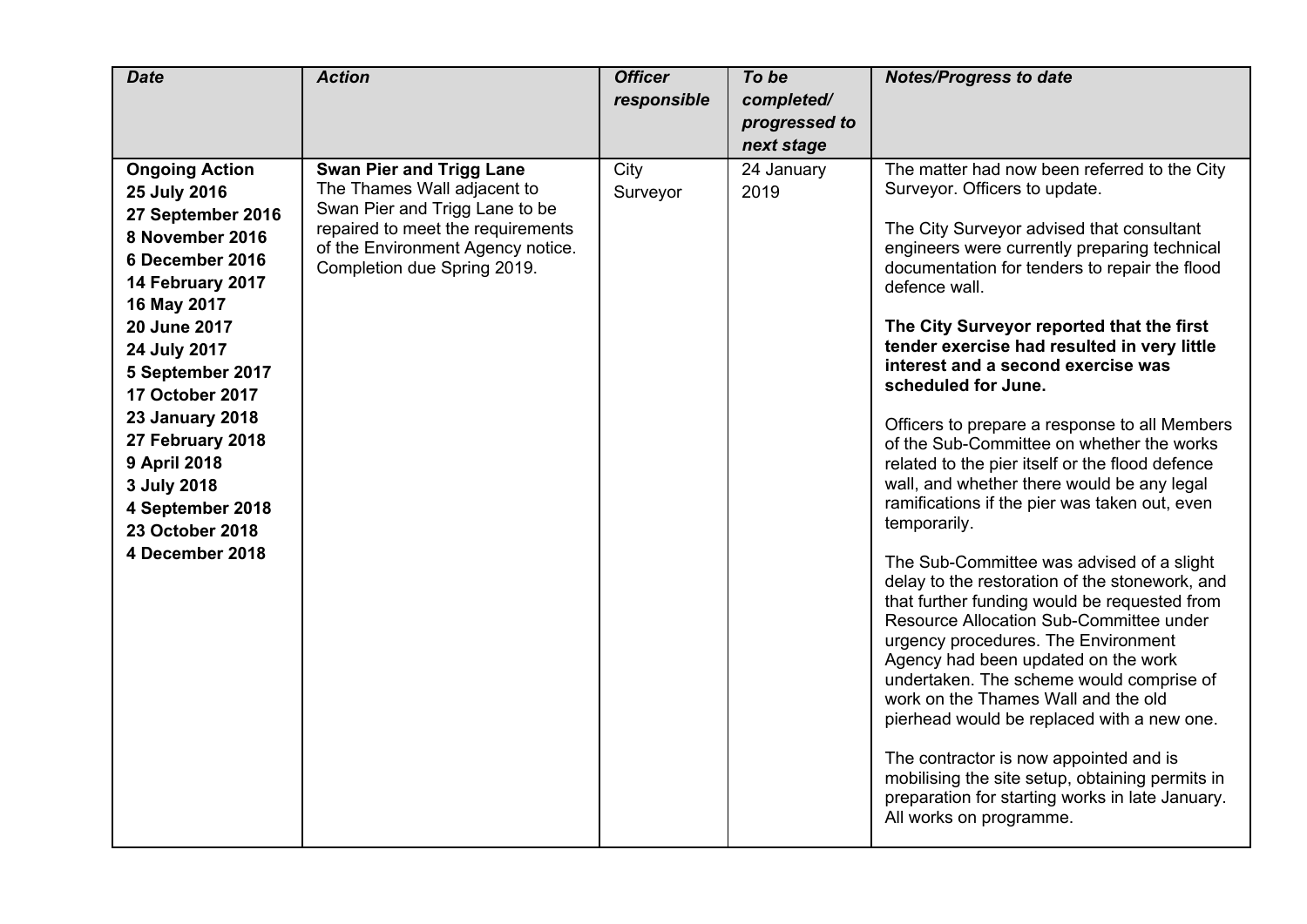|                                                                                                                                                        |                                                                                                                                                                                                                                                                                                                                                                                                                          |                                         |               | The City Surveyors will issue monthly<br>progress reports on this going forward.                                                                                                                                                                                                                                                                                                                                                                                                                                                                                                                                                                                                                                                                                                                                                                                                               |
|--------------------------------------------------------------------------------------------------------------------------------------------------------|--------------------------------------------------------------------------------------------------------------------------------------------------------------------------------------------------------------------------------------------------------------------------------------------------------------------------------------------------------------------------------------------------------------------------|-----------------------------------------|---------------|------------------------------------------------------------------------------------------------------------------------------------------------------------------------------------------------------------------------------------------------------------------------------------------------------------------------------------------------------------------------------------------------------------------------------------------------------------------------------------------------------------------------------------------------------------------------------------------------------------------------------------------------------------------------------------------------------------------------------------------------------------------------------------------------------------------------------------------------------------------------------------------------|
| 24 July 2017<br>17 October 2017<br><b>23 January 2018</b><br>27 February 2018<br>3 July 2018<br>4 September 2018<br>23 October 2018<br>4 December 2018 | 22 Bishopsgate<br>The Sub-Committee considered an<br>outline options appraisal report of<br>the Director of Built Environment<br>concerning works to improve the<br>public realm areas and security in<br>and around the 22 Bishopsgate<br>development (formerly known as<br>'The Pinnacle').                                                                                                                            | Director of<br>the Built<br>Environment | March 2019    | Reference was made to servicing and<br>consolidation measures and officers agreed to<br>report back on this.<br>Officers reported that a meeting had been<br>scheduled with relevant stakeholders to<br>discuss security and public realm<br>improvements and a report back was<br>expected May 2018.<br>At the last meeting, the Sub-Committee was<br>advised that the negotiations over public<br>realm improvements remained positive.<br>Officers hoped that a legal agreement with the<br>developer would be in place by October 2018<br>and that work could start in late October or<br>early November 2018.<br>The Director of the Built Environment advised<br>the Sub-Committee that there had been some<br>delay as the developer had shifted their<br>programme, slowing negotiations, but the<br>details of the agreement were in largely in<br>place awaiting final confirmation. |
| <b>23 January 2018</b><br>27 February 2018<br>9 April 2018<br>3 July 2018<br>4 September 2018<br>23 October 2018<br>4 December 2018                    | <b>Dockless Bikes</b><br>In response to a question<br>concerning the dumping of yellow<br>bikes in the City, officers reported<br>that as a dockless cycle hire<br>scheme could operate with no on-<br>street infrastructure, companies<br>were able to operate their schemes<br>without the express consent of the<br>Highway Authorities although bikes<br>deemed to be causing an<br>obstruction or nuisance could be | Director of<br>the Built<br>Environment | February 2019 | Meetings are being held with both cycle<br>operators who currently have agreements to<br>operate in the City.<br>Officers are further reviewing the legal<br>position in relation to obstruction and options<br>to remove bicycles left on City footways. In<br>addition, London Councils are exploring a<br>byelaw to enable operators to be licensed.<br>P&T on 11 September agreed to continue the<br>current dockless cycle hire policy until the                                                                                                                                                                                                                                                                                                                                                                                                                                          |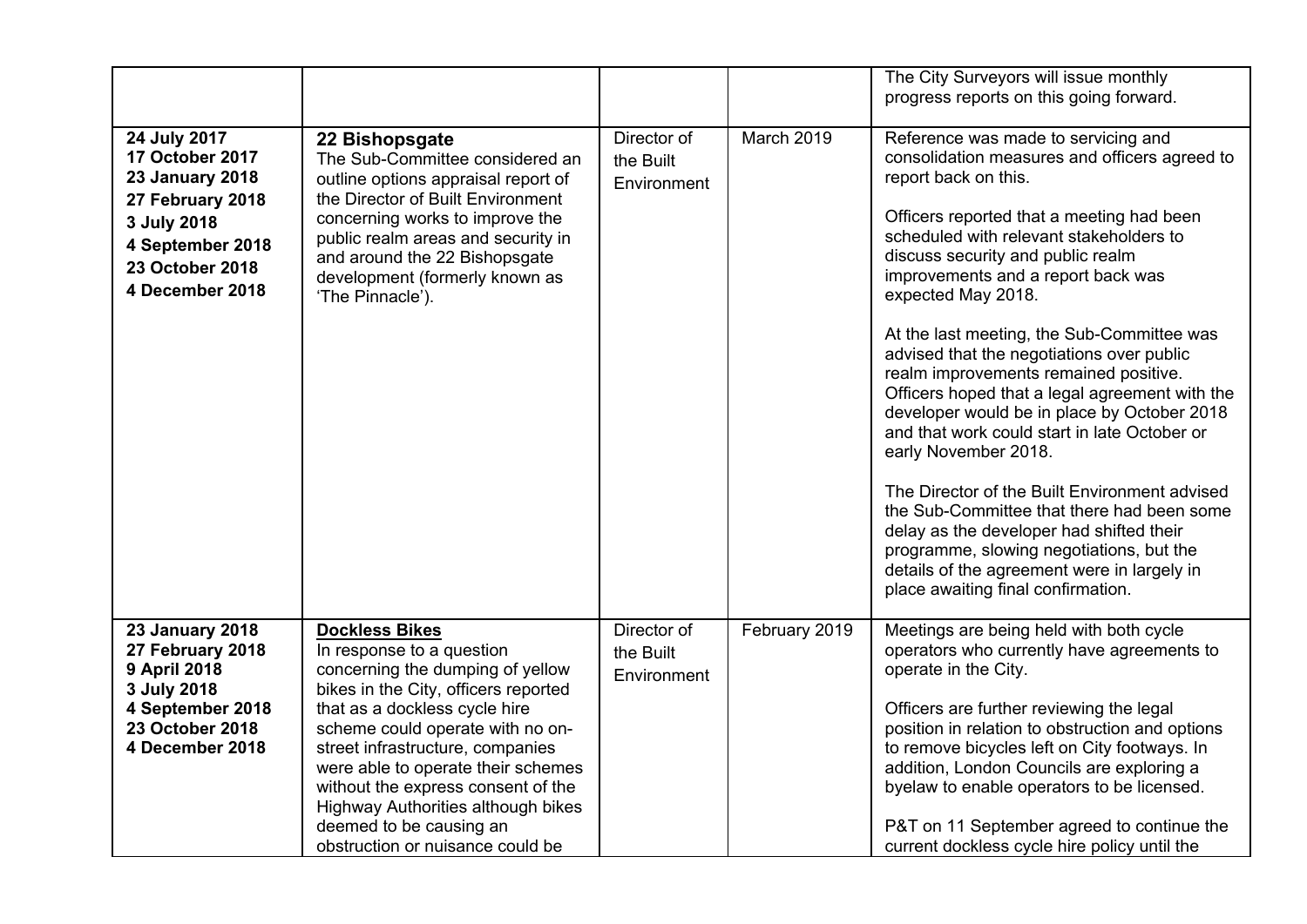|                                    | removed.<br>Officers agreed to speak to the<br>relevant operators and report back<br>to a future meeting.                                                                                                                                                                                                                                                                                     |                                         |                                              | Transport Strategy is adopted and the policy<br>updated accordingly; the adoption of<br>additional management measures for<br>dockless cycle hire operations during this<br>period; and to support London Councils in<br>their review of the potential for a London-wide<br>byelaw.<br>The Director of the Built Environment advised<br>the Sub-Committee that more general work on<br>reviewing the Street Obstructions Policy had<br>begun, and this would be brought back to<br>Members in Spring 2019.<br>Any relevant updates before the Transport<br>Strategy is brought back to Committee will be<br>reported to Members.                                                                                                                                                                                                      |
|------------------------------------|-----------------------------------------------------------------------------------------------------------------------------------------------------------------------------------------------------------------------------------------------------------------------------------------------------------------------------------------------------------------------------------------------|-----------------------------------------|----------------------------------------------|---------------------------------------------------------------------------------------------------------------------------------------------------------------------------------------------------------------------------------------------------------------------------------------------------------------------------------------------------------------------------------------------------------------------------------------------------------------------------------------------------------------------------------------------------------------------------------------------------------------------------------------------------------------------------------------------------------------------------------------------------------------------------------------------------------------------------------------|
| 23 October 2018<br>4 December 2018 | <b>Beech Street Transport and</b><br><b>Public Realm Improvements</b><br>The project will address air quality<br>issues by reducing traffic that pass<br>through the tunnel. At the same<br>time it aims to deliver a vibrant<br>street with a high quality public<br>realm at the centre of the Culture<br>Mile, which will also provide the<br>opportunity to realise property<br>outcomes. | Director of<br>the Built<br>Environment | February 2019<br>February 2019<br>March 2019 | Regular meetings with TfL and Islington are<br>continuing with the first joint meeting,<br>attended by all three parties, held on<br>18 January 2019. The Beech Street project<br>and Islington's Old Street/Clerkenwell Road<br>scheme were discussed and how the two<br>projects will interact. Minutes are currently<br>being worked up and an update on the<br>outcomes of this meeting will be provided at<br>the next committee meeting.<br>A meeting to be attended by representatives<br>from GLA and CoL Members (Chairman of<br>P&R and P&T) has been organised for<br>20 February.<br>The baseline study and data collection<br>exercise is progressing with various surveys<br>planned over the next 4-8 weeks, including<br>traffic surveys, air quality monitoring, noise<br>monitoring and lighting levels assessment. |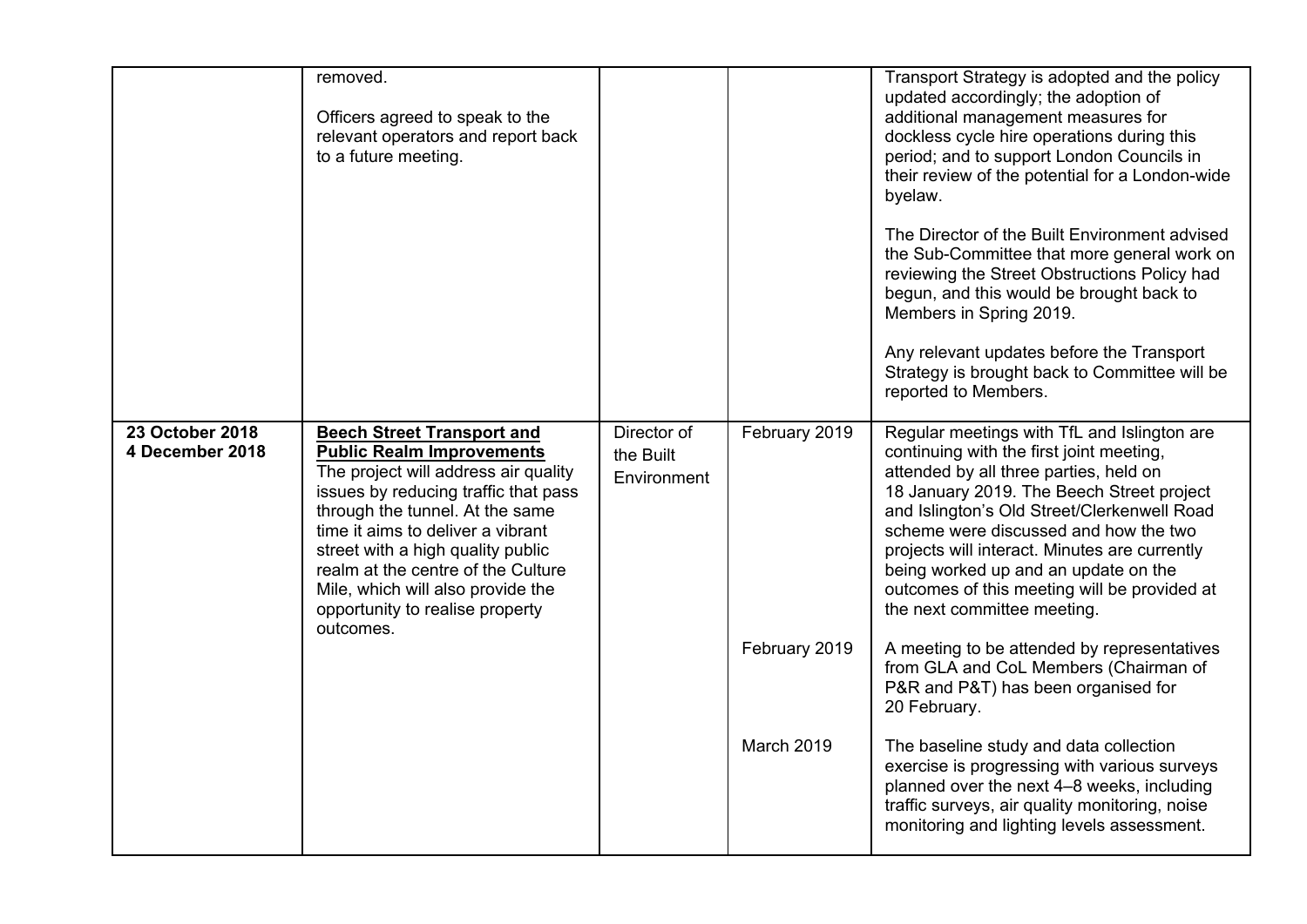|                 |                                                                                                                                                                                                               |                                         | March 2019    | The first deliverable of the modelling task has<br>recently been completed. This relates to the<br>interim scheme and discussions on the format<br>of the interim scheme and a way forward are<br>currently being discussed with TfL. The<br>impact on buses along Beech Street are also<br>currently being assessed in consultation with<br>TfL and it is expected that these will be<br>resolved in conjunction with the other traffic<br>impacts referred to above. Overall, officers<br>expect to be in a position to advise on the<br>viability of the interim scheme by March 2019. |
|-----------------|---------------------------------------------------------------------------------------------------------------------------------------------------------------------------------------------------------------|-----------------------------------------|---------------|-------------------------------------------------------------------------------------------------------------------------------------------------------------------------------------------------------------------------------------------------------------------------------------------------------------------------------------------------------------------------------------------------------------------------------------------------------------------------------------------------------------------------------------------------------------------------------------------|
| 4 December 2018 | <b>Blackfriars Bridge Underpass</b><br>A Member expressed concern<br>regarding the poor state of the                                                                                                          | Director of<br>the Built<br>Environment | DBE to update | A detailed response was sent to the Member<br>on 09/01/2018.<br>The City are monitoring it, increasing                                                                                                                                                                                                                                                                                                                                                                                                                                                                                    |
|                 | underpass at Blackfriars Bridge<br>and asked who was responsible for<br>the cleaning and maintenance of it.                                                                                                   |                                         |               | inspections, scheduled and ad hoc cleaning<br>as required is now in place.                                                                                                                                                                                                                                                                                                                                                                                                                                                                                                                |
|                 | Officers advised that there were<br>overlapping responsibilities<br>between the CoL and TfL and<br>discussions were taking place with<br>TfL to address the problem.                                          |                                         |               | Put a request in with TfL with a view to<br>arranging a site meeting to agree an allocate<br>clear responsibilities and explore CoL taking<br>over TfL responsibilities. Officers undertook to<br>report back on the options available.                                                                                                                                                                                                                                                                                                                                                   |
|                 | A Member questioned why<br>Transport for London were<br>reluctant to allow the CoL<br>Corporation to take over<br>responsibility for the underpass<br>and asked if officers had engaged<br>at a senior level. |                                         |               | Members noted Officers had reached an<br>agreement with TfL who had agreed to<br>replace the tiles in the Blackfriars Bridge<br>underpass and review the lighting there.<br>Officers would undertake a deep cleanse of<br>the underpass and invite local ward Members<br>and the Chairman and Deputy Chairman of<br>the Port Health and Environmental Services                                                                                                                                                                                                                            |
|                 | Members expressed concern at the<br>state of the underpass and the fact<br>that people were likely to try and<br>cross the road as an alternative to<br>using it which was extremely                          |                                         |               | Committee to visit. Members could then<br>consider whether a programme for routine<br>deep cleansing of the underpass would be<br>feasible going forward.                                                                                                                                                                                                                                                                                                                                                                                                                                 |